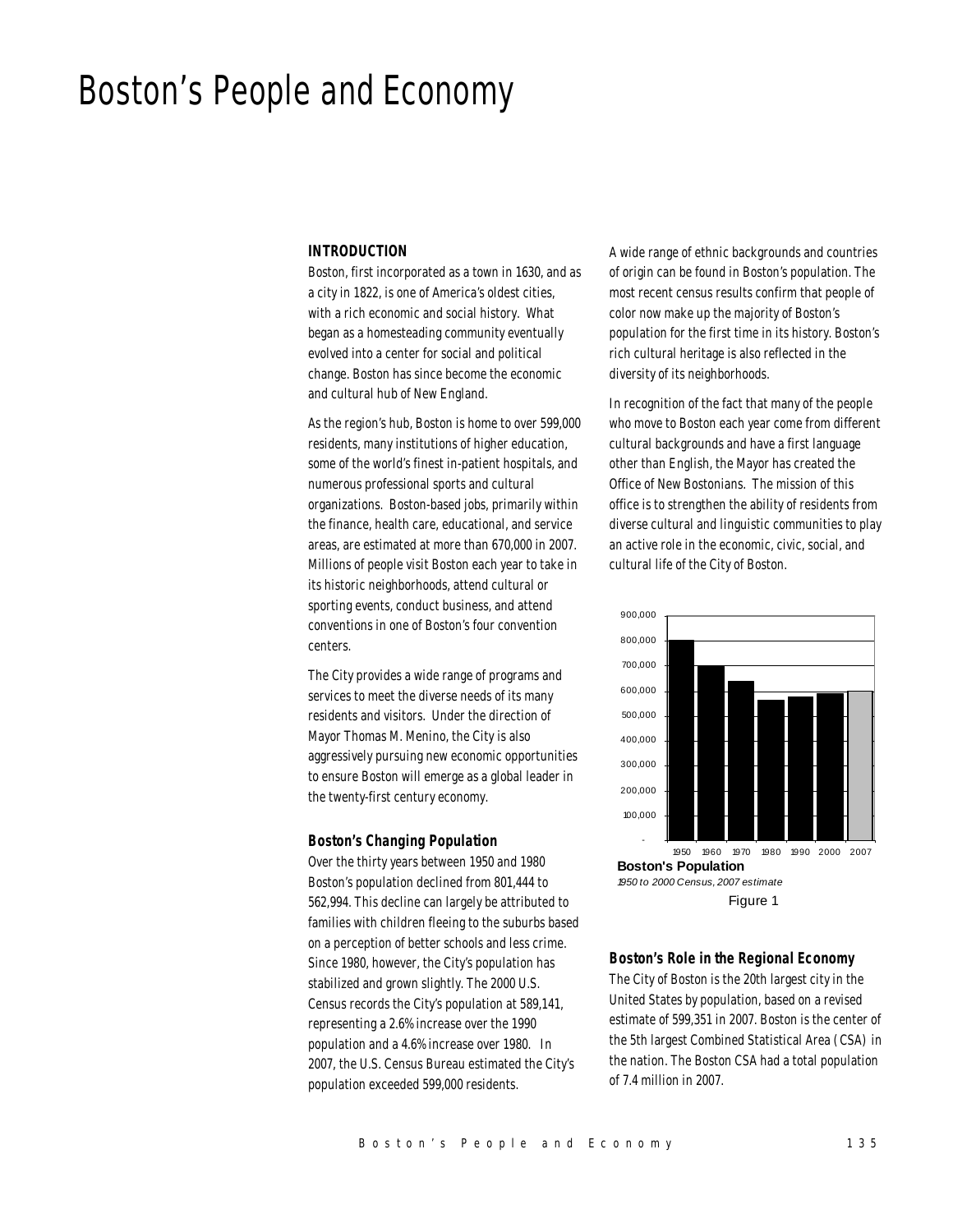In addition to having one of the largest population concentrations, Boston also ranks among the highest in concentrations of employment and income in the U.S. In 2007, Boston supplied an estimated 672,678 jobs, or approximately one out of every six jobs in Massachusetts or one out of every fourteen jobs in New England. Boston provides employment opportunities for many people who live outside of the City. In 2006, total Boston-based jobs out-numbered the employed resident population by more than two times. The City had 9.3% of the state's population in 2000, but measured in terms of jobs, Boston's economy accounted for approximately 18% of the Massachusetts economy in 2007.

In terms of income, the City of Boston ranks  $13<sup>th</sup>$ among U.S. cities in median household income. Boston's median household income in 2007 was \$50,476, up 5.2% from 2006.

The attributes that make Boston such a great city in which to conduct business also make it a great destination for tourists. According to the Greater Boston Convention and Visitors Bureau, an estimated 17.8 million domestic visitors visited Boston in 2006, up from 17.6 million in 2005. Also in 2006, an estimated 1 million international visitors came to Boston. Tourism officials in Massachusetts are optimistic that the current exchange rate, favorable to European tourists in the U.S., will increase international tourism to

#### Boston.

Boston is an attractive destination for conventions, meetings, and gate shows. The Boston Convention and Exhibition Center (BCEC) is located on a 60 acre site in South Boston and contains 516,000 square feet of contiguous exhibition space and is designed to accommodate larger conventions. This facility, along with new hotel projects in the City, has given a significant boost to the local economy. In fiscal 2007, the Boston Convention and Exhibition Center, along with the John B. Hynes Memorial Convention Center, hosted 265 events, with 772,557 attendees, a 33% increase over fiscal 2006.

Boston also has two other sites for small and medium size conventions: the World Trade Center and the Bayside Exposition Center.

This year's line-up for events at Boston's convention centers is packed. In April, the Hynes Convention Center hosted 60,000 attendees from the John Hancock Sports and Fitness Expo and the BCEC hosted 24,000 attendees from the American Institute of Architecture in May. BCEC will host 22,000 attendees from the U.S. Green Building Council in November and will finish the year with 97,500 attendees at the New England International Auto Show.

#### **Key Indicators of Boston's Economy**

|                    |                                                | 1970       | 1980      | 1990          | 2000          | Recent            |
|--------------------|------------------------------------------------|------------|-----------|---------------|---------------|-------------------|
| <b>Population</b>  | <b>Total Population</b>                        | 641,071    | 562,994   | 574,283       | 589,141       | 599,351 (6/08)    |
|                    | % Minority Population                          | 18%        | 30%       | 37%           | 51%           |                   |
| Income             | Median Household Income                        | \$7,935    | \$12,530  | \$29,180      | \$39,629      | \$50,476 (12/07)  |
| <b>Education</b>   | % High School Graduate                         | 34%        | 35%       | 27%           | 24%           |                   |
|                    | % Some College Completed                       | 9%         | 13%       | 19%           | 19%           |                   |
|                    | % College Graduate                             | 10%        | 20%       | 30%           | 36%           |                   |
|                    | <b>Employment</b> Unemployment Rate (resident) | 12.8%('75) | 7.8%('83) | $8.6\%$ ('91) | $2.7\%$ ('00) | 4.0%('07)         |
|                    | Number of Jobs                                 | 576.125    | 572,078   | 622.433       | 688,077       | 672,678 ('07)     |
|                    | % Blue Collar Jobs                             | 45%        | 40%       | 33%           | 31%           |                   |
|                    | % White Collar Jobs                            | 55%        | 60%       | 67%           | 69%           |                   |
|                    | % Manufacturing Jobs                           | 11%        | 9%        | 5%            | 4%            |                   |
|                    | % Trade Jobs                                   | 22%        | 16%       | 13%           | 12%           |                   |
|                    | % Finance Jobs                                 | 13%        | 13%       | 15%           | 15%           |                   |
|                    | % Service Jobs                                 | 25%        | 36%       | 42%           | 46%           |                   |
| <b>Real Estate</b> | Office Market Vacancy Rate                     | 2%         | 1%        | 15%           | 2%            | 6% (4Q'07)        |
| Housing            | Median Single Family House Price               | na         | \$71,700  | \$174,100     | \$329,500     | \$380,700 (4Q'07) |
|                    | <b>Housing Units</b>                           | 232,400    | 241,300   | 249,791       | 250,863       | 254,563 ('06)     |
|                    | % Vacant                                       | 6%         | 10%       | 9%            | 1%            | $9.1\%$ ('06)     |
|                    | Condominium Units                              | na         | 4,500     | 33,029        | 36,254        | 41,208 ('04)      |
|                    | % Condominium Units                            | na         | 2%        | 13%           | 14%           |                   |
|                    | % Units Owner Occupied                         | 27%        | 27%       | 31%           | 32%           |                   |
|                    | Rental Vacancy (Boston Metro Area)             | na         | na        | 8%            | 3%            | 6.4%              |
| Sources:           |                                                |            |           |               |               |                   |

Boston Redevelopment Authority, U.S. Census Bureau,

Massachusetts Division of Employment and Training.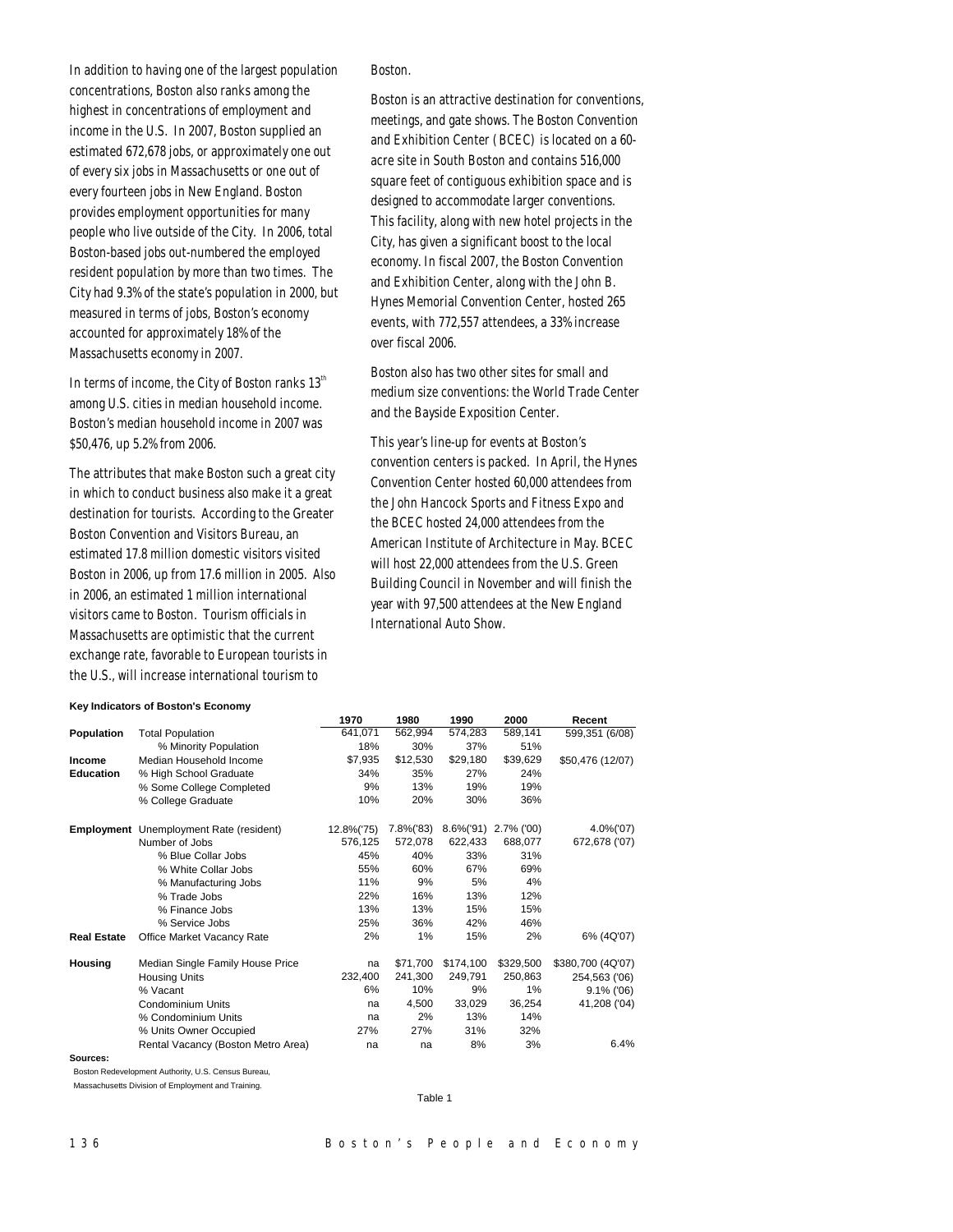With occupancy rates and room rates increasing since 2003, and with the new BCEC's long-term schedule nearing capacity, Boston continues to attract new hotel construction. Five additional hotels are under construction. When completed, they will add another 1,130 rooms to Boston's hotel inventory. The 235 room "W" Hotel is scheduled to open in 2009 in the City's Theatre District. A mixed-use project in the Back Bay that includes retail space and condominium residences will add 149 rooms in 2009. The Marriott Renaissance on South Boston's Waterfront opened in early 2008 and added more than 400 rooms to Boston's booming hotel market.

#### *Boston's Changing Economy*

The nature of Boston's economic base has changed dramatically over the past three decades. In 1970, manufacturing and trade jobs accounted for 33% of the total economy, while financial and service sector jobs totaled 38%. In 2000, manufacturing and trade jobs accounted for only 16% of the total economy while financial and service sector jobs reached 62%. These trends mirror a national movement from an industrial-based economy to a service-based one.

The City's resident workforce is undergoing a transformation as well. Of the 266,505 Boston residents working in 1970, 45% held blue-collar jobs and 55% held white-collar jobs. In 2000, of the 285,859 Boston residents working, those holding blue-collar jobs fell to 31%, and those employed in white-collar occupations rose to 69% (Table 1). The majority of these white-collar jobs are within finance, health care, education, and other broadbased service industries.

The changing needs of a service and informationbased economy have increased the demand for a better educated and more highly skilled workforce. In 2000, 79% of the adults in Boston had completed high school, compared to 53% in 1970. A full 36% of adults in Boston had completed college in 2000, compared to only 10% in 1970.

## *The Role of Higher Education, Health Care, and Financial Services*

Higher education, health care, and financial services play a major role in Boston's economy. An examination of Boston's 50 largest private

employers in 2006 shows that 36 are involved in these growing sectors.

Many of the nation's finest research and teaching hospitals are located in Boston, including Massachusetts General Hospital, Brigham and Women's Hospital, Beth Israel/Deaconess Hospital, Boston Medical Center, New England Medical Center and Children's Hospital, as well as numerous community-based health centers. In total there are 20 inpatient hospitals in the City. The City is also home to the medical and dental schools of Harvard University, Tufts University and Boston University. In 2007, there were an estimated 115,000 people, or one in six of all Boston jobs, employed in health services in the City.

Boston also hosts 34 universities, colleges, and community colleges, with a combined enrollment of 145,274 students in the fall of 2006. Included among the City's colleges and universities are some of the finest educational institutions in the country, including Boston College, Boston University, and Northeastern University.

These institutions of higher education have a major impact on the City's economy. Because many of these students remain in Boston after graduation, Boston's educational institutions are a major source of new highly skilled professionals for the City's workforce. Boston's colleges and universities contribute to the economy in other ways as well. Since 2000, over 7,300 new dormitory beds were added to Boston-based campuses, and from 2003 to 2007, three new higher education building projects were completed.

Many of the country's leading financial services firms are located in Boston, including Fidelity Investments, Manulife Financial/John Hancock, and State Street Bank & Trust Company. The City also has the distinction of being the birthplace of the mutual fund industry. In 2007, there were an estimated 104,000 people employed in the financial services, insurance, and real estate industries in the City.

#### *Transportation*

A key to Boston's economic health is the City's ability to transport residents, workers, and visitors efficiently and safely to their intended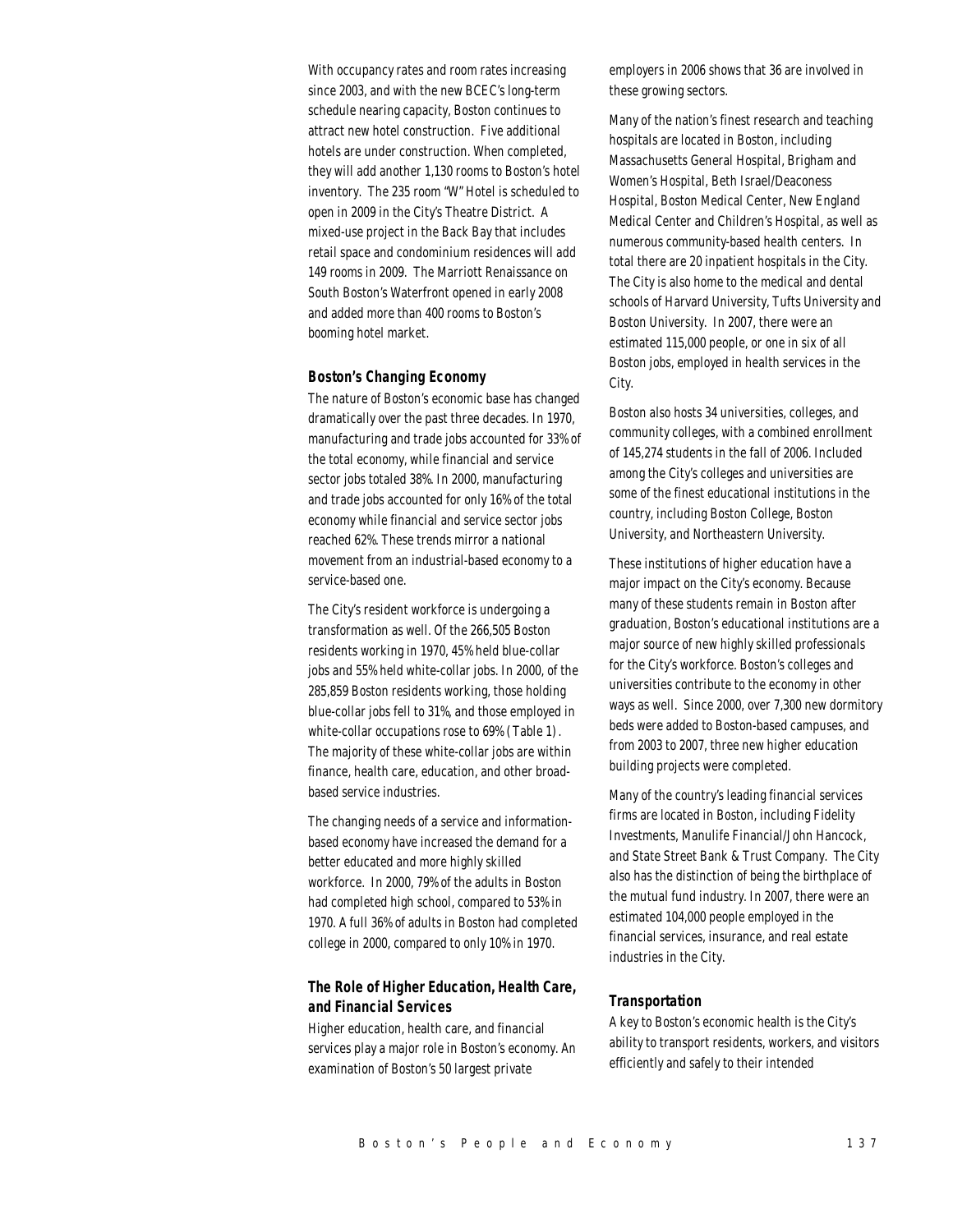destinations, whether in the City or throughout the region.

The "Big Dig", or Central Artery Tunnel, connects the Massachusetts Turnpike to Logan Airport and relocated the previously elevated Interstate 93 under the City, reopening views of Boston Harbor not seen for half a century. The Mayor's "Crossroads" project is reconnecting long disconnected city neighborhoods by rebuilding the roads that once ran between them. In addition, the Rose Kennedy Greenway is nearing completion. This large downtown swath of land will be an enormous benefit to residents, workers and visitors to the City of Boston for years to come.

The metropolitan Boston roadway system provides commuters access to the City through surface arteries and three limited access interstate highways that connect Boston to the national highway system. Interstate 90, the Massachusetts Turnpike, just extended as part of the Central Artery Project, leads westward from Logan Airport through downtown Boston to the New York State border. Interstate 95, the East Coast's principal north-south highway, connects Boston to New Hampshire and Maine to the north and New York City and Washington D.C. to the south. Interstate 93, another north-south highway, extends from just south of the City to New Hampshire. Major industrial parks and high-technology companies line these transportation arteries.

Boston's public transportation system reaches into all of the City's neighborhoods and is linked to the commuter rail and Amtrak systems, connecting millions of people to the central city. Several major rail initiatives are increasing access and reducing travel time. Recent improvements to the MBTA's Fairmount Line have had a significant impact on Boston's Dorchester neighborhood. The station at Uphams Corner was completely renovated early in 2007, and long-term plans call for the construction of new stations at Four Corners, Talbot Avenue, Blue Hill Avenue, and the Newmarket area. The Massachusetts Bay Transportation Authority (MBTA) is also constructing the Silver Line in three phases to operate as part of its core downtown transit system. Phase 1 & 2 provides rapid transit bus services connecting the Seaport district to Downtown and the Chinatown and Roxbury neighborhoods. Phase 3, now in planning and

design, will include connections between the first two phases, Logan Airport and South Station. Also, since 1991, Amtrak has spent \$1.8 billion on a high-speed Boston to New York rail line called Acela. It is now possible to travel between these two cities in just over three hours. In addition, Amtrak added passenger service between Boston and Portland, Maine in 2001.

In 2007, Boston's Logan International Airport was the most active airport in New England, the  $19<sup>th</sup>$ most active airport in the United States, serving over 28 million international and domestic passengers, a 1.8% increase over 2006. Logan Airport is also very important to the economy as a center for processing air cargo. In 2006, Logan ranked  $19<sup>th</sup>$  in the nation in total air cargo volume, accommodating more than 680 million pounds of total cargo.

The Port of Boston provides New England businesses with excellent deep-water port facilities and access to world ports, as well as feeder service to Halifax, Nova Scotia, and New York. Since 1998, the Port of Boston has ranked as the  $12<sup>th</sup>$  largest Atlantic coast seaport by container volume shipped. The Port of Boston has also become a major cruise ship port, hosting more than 200,000 cruise ship passengers in FY07.

## *Economic Outlook*

The City of Boston has shared in the nation's economic turns. During the 1960s, the economy thrived and unemployment was consistently below 6%. In the 1970s, Boston experienced the same pain felt across the country as a national recession took hold. The 1980s produced the "Massachusetts Miracle" and launched a Massachusetts Governor's bid for the presidency. The early 1990s gave way to recession again with unemployment over 8% and a collapsing real estate market. The late nineties expansion led to low unemployment, commercial development and increased home values throughout the City and the region. Currently, the City is heading into an economic downturn that is affecting the nation, region, and state.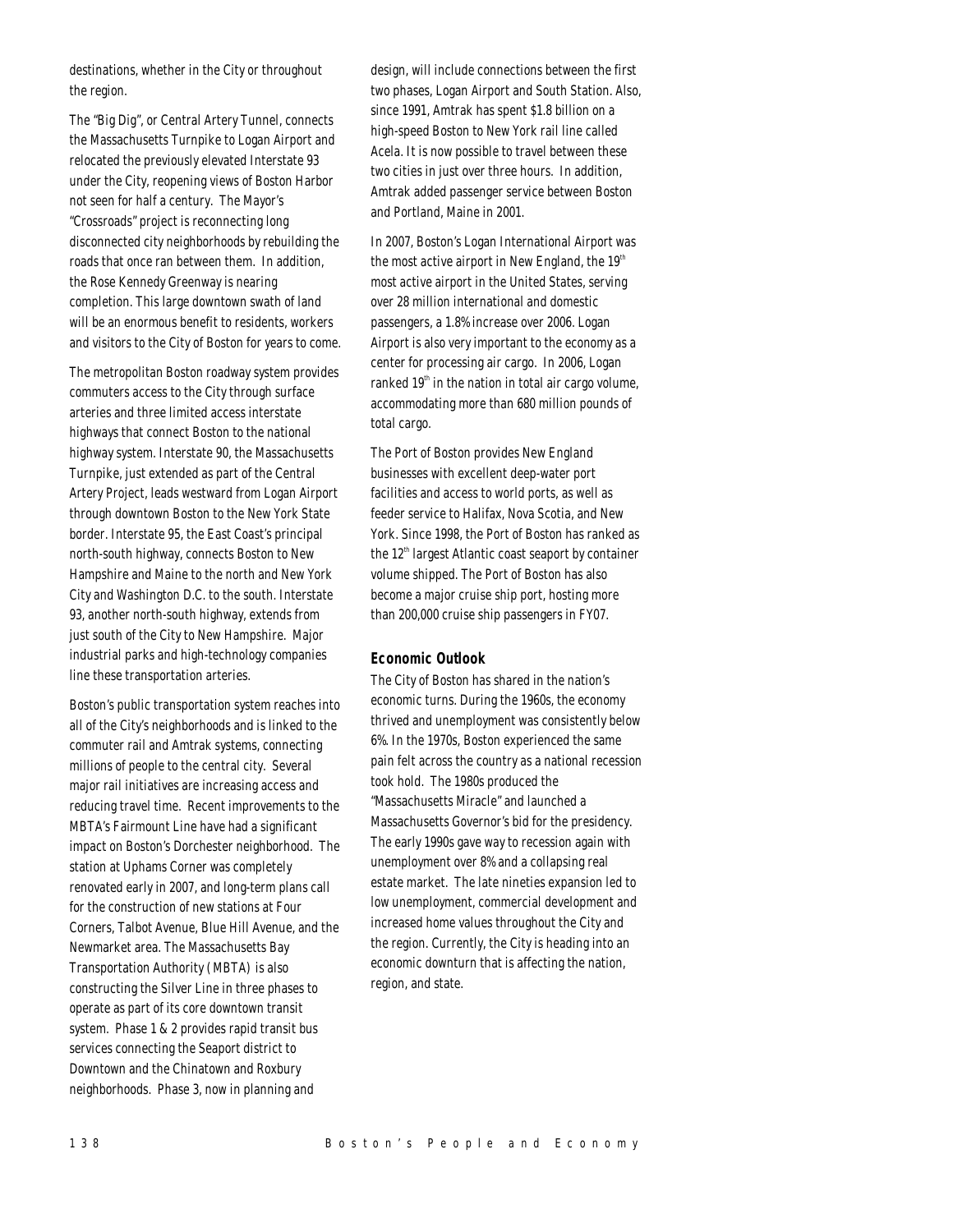### **Housing**

Across the nation the housing market experienced a price correction throughout 2007, as prices softened to reflect higher interest rates and remain in line with incomes. In Boston, the data from each quarter of 2007 indicate prices are continuing to soften. According to the Federal Reserve Bank of Boston (FRBB), the fourth quarter 2007 median sales price of an existing home in the Boston metropolitan area decreased 1.9% from the same quarter of the prior year to \$380,700. Since the fourth quarter of 1997, however, the median sales price has increased an astounding 98% in the Boston metropolitan area.

The FRBB Conventional Mortgage Home Price Index shows a decrease of -3.6% in the Boston metropolitan area for the second quarter 2008 over the same quarter 2007(Figure 2). The quarter ending June 2008 had the largest quarterly negative growth since the fourth quarter of 1990. This trend is largely in line with the housing price corrections state- and nationwide.



**Cumulative Change in Conventional Mortgage Home Price Index** *Quarterly , June 1999 to June 2008*

Figure 2

The general trend in 2007 has been a continuing correction to the soaring increases in home prices of the past five years. Fears of a speculative bubble, however, have been assuaged by the gradual nature of the correction. Income growth continues to outpace home price appreciation, and federal monetary policy seems to indicate steady interest rates in the near future.



#### Figure 3

Nationwide, homeowners and lending institutions have been adversely affected by an unfortunate side effect of the recent trends in the housing and lending markets – rising foreclosure rates. In 2005, 60 foreclosure deeds were finalized in Boston. That number jumped to 261 in 2006, and skyrocketed to 703 in 2007. Based on data from the first three months of the year, Boston is on pace to top 1,000 in 2008. Economic conditions, combined with the correction in the real estate market, has put the number of foreclosures closer to the levels experienced in the early and mid-90's (Figure 3). The current problem, and the likelihood of continued problems, has garnered the attention of policymakers at the federal, state and local levels.

Mayor Thomas M. Menino, along with the City of Boston's Department of Neighborhood Development (DND), is working closely with several Boston banks to confront this serious problem. Mayor Menino called on lenders to join him in his effort to combat foreclosures by forming a \$25 million consortium of lending products and funding aimed at assisting homeowners in financial trouble. Partnering with lenders and nonprofit agencies, the Boston Home Center has rolled out a new foreclosure prevention campaign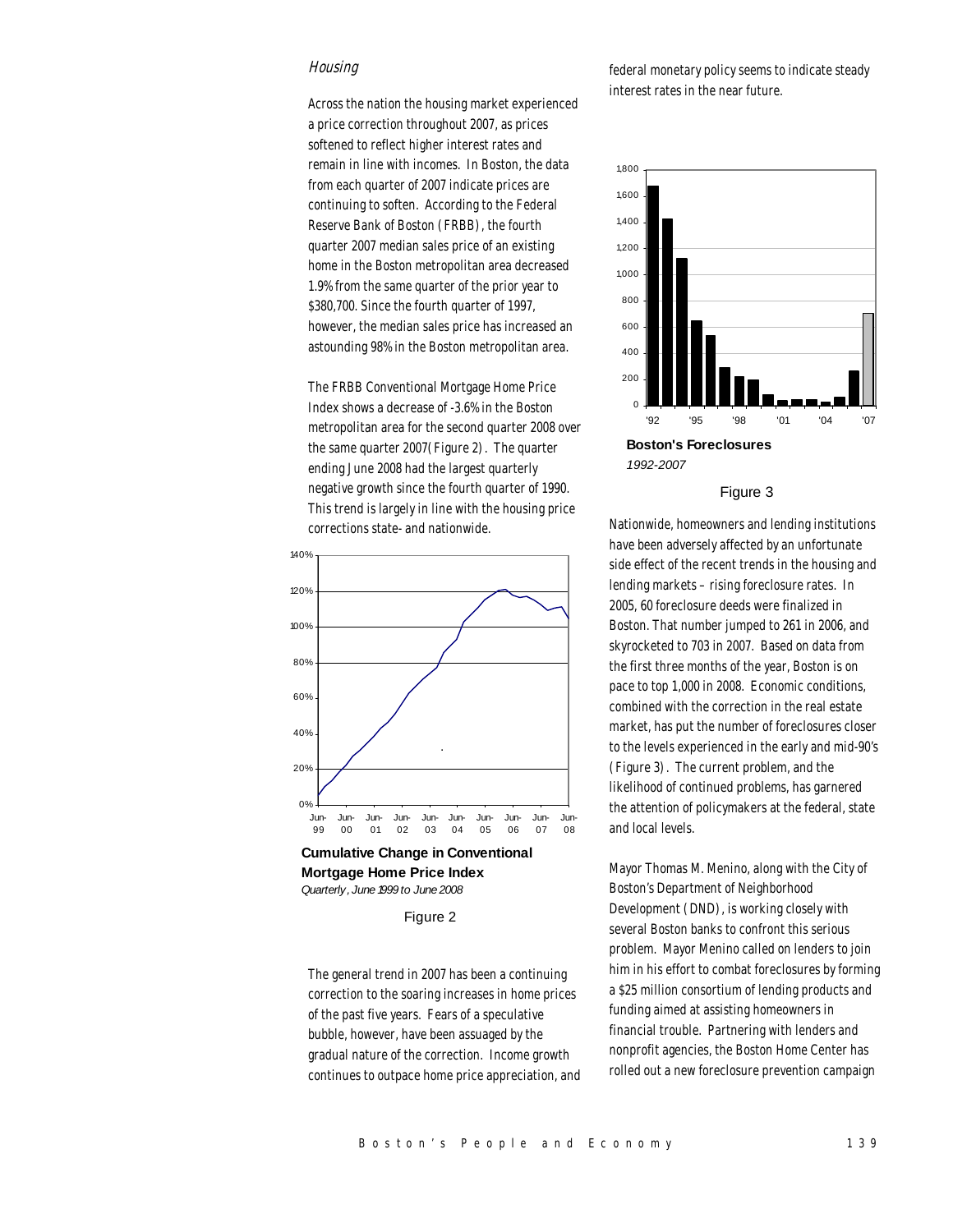that focuses on raising awareness of predatory lending practices, preventing foreclosures through credit education, providing foreclosure intervention and counseling services, and urging legislative reform to hold mortgage companies to the same standards as banks.

This coming year, DND is expanding the foreclosure prevention program by adding providers of counseling services and concentrating on the hardest-hit neighborhoods of Dorchester, Roxbury, Mattapan and Hyde Park. DND is actively reaching out to residents and lending institutions, seeking to bring together individuals and their banks to find alternatives to the foreclosure process. Finally, as a component of a new 'Leading the Way' initiative, DND, in conjunction with the City's Inspectional Services Department, will also begin piloting a receivership initiative. Through this initiative, problem properties will be renovated and returned to productive use, in an effort to contain 'snowball effects' in neighborhoods.



*1997- 2007*

Figure 4

Apartment rents had softened as vacancy rates rose with higher home ownership rates and lower unemployment. However, the market was still one of the tightest in the nation. The median monthly advertised asking rent of about \$1,575 in 2006 is up 7.9% to \$1,700 in 2007.

## Office Space

Boston remains one of the top office markets in the country with over 68 million square feet of office space. Demand for office space in Boston improved in 2007 with an overall office vacancy rate of 6% through the fourth quarter compared to an annual vacancy rate of 8% in 2006. The vacancy rate is approaching the 5.2% level of 2001 (Figure 4).

As a result of the improved vacancy rates, rents for office space have dramatically risen. As of the fourth quarter of 2007, the average asking rent in Boston's central business district was \$60.99 per square foot, a 76.8% increase from the low point in 2005.

## **Hotels**

With travel to Boston so popular in recent years, Boston's hotel market was one of the strongest in the nation. During 2000, Boston hotels had an average occupancy rate of nearly 80%, up from 70% in 1991. With high occupancy levels, prices for rooms rose steadily. During 2000, the average daily room rate (ADR) at Boston hotels was around \$200, compared to \$118 in 1991.

September  $11<sup>th</sup>$  and the national recession brought challenges to the hotel market with occupancy rates falling to about 70% and ADR falling to around \$181 in 2001. By 2003, the hotel market was improving, but increased supply out-paced demand, keeping occupancy at a low 71.1% and forcing ADR down to \$155.52. From 2004 through 2006, room occupancy and ADR have steadily improved, peaking at 76.6% occupancy and \$208.89 ADR in 2007.

The decision to build the BCEC stimulated considerable new hotel development. Between July 1997 and December 2007, twenty-seven new hotels and five expansion projects were completed. Five more hotels, with a total of 1,130 rooms, are now under construction.